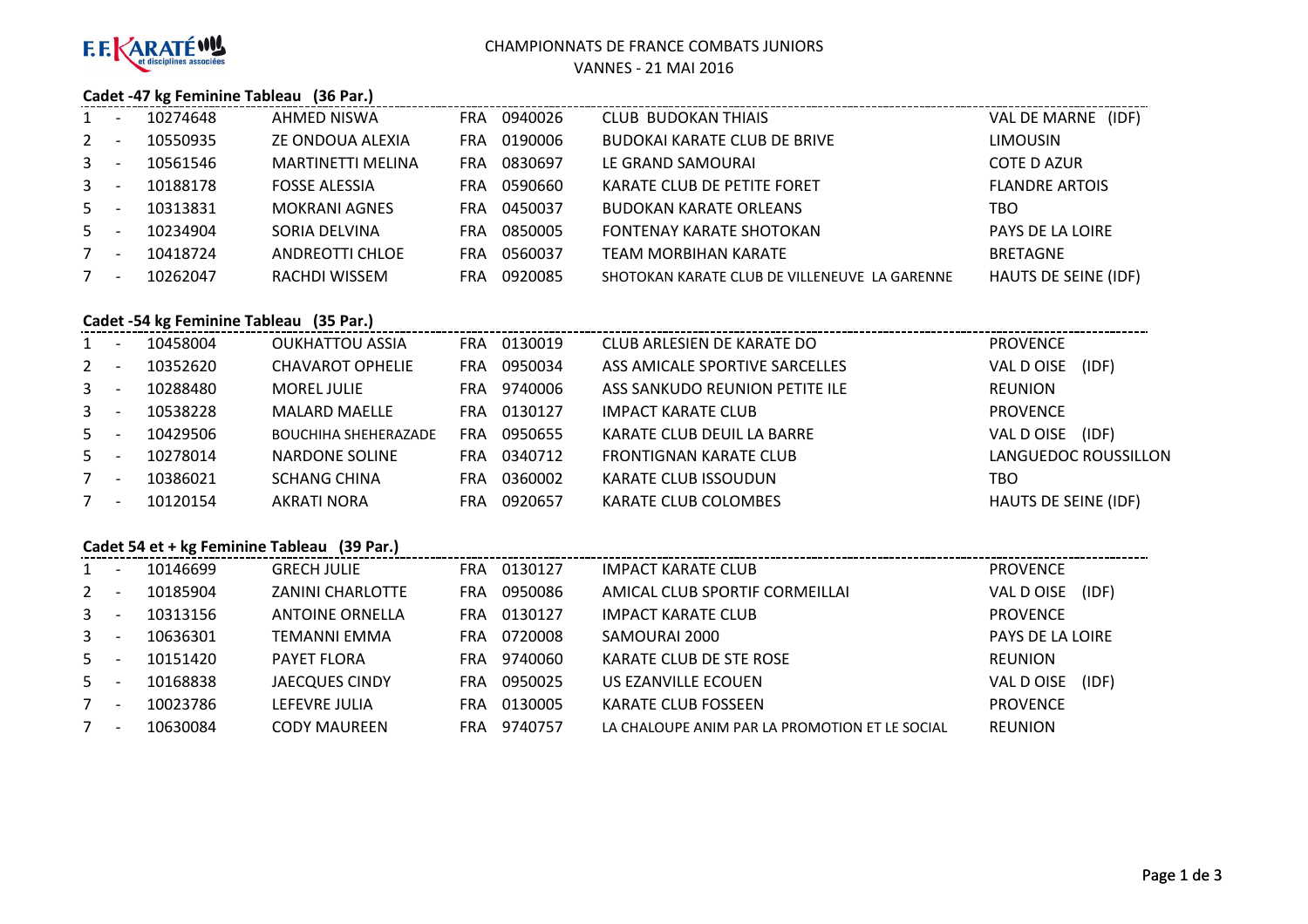

#### CHAMPIONNATS DE FRANCE COMBATS JUNIORS

VANNES - 21 MAI 2016

## **Cadet -52 kg Masculin Tableau (32 Par.)**

|              | 10234778 | <b>BOISSERON MILTON</b>      | <b>FRA</b> | 0950034 | ASS AMICALE SPORTIVE SARCELLES | (IDF)<br>VAL D OISE      |
|--------------|----------|------------------------------|------------|---------|--------------------------------|--------------------------|
| 2            | 10561523 | <b>BERTHON ENZO</b>          | FRA        | 0130900 | <b>SPARTAN KOMBATS SPORTS</b>  | <b>PROVENCE</b>          |
| $\mathbf{3}$ | 10327038 | <b>HERRGOTT LOIC</b>         | FRA        | 0250635 | CLUB SAUVEGARDE DE BESANCON    | <b>FRANCHE COMTE</b>     |
| $\mathbf{3}$ | 10560389 | SOUBINH RACLOT P JEAN        | FRA        | 0250635 | CLUB SAUVEGARDE DE BESANCON    | <b>FRANCHE COMTE</b>     |
| $5 -$        | 10401750 | BENFATMA MEHDI               | FRA        | 0680006 | YOKUSEI KARATE                 | ALSACE                   |
| $5 -$        | 10461958 | <b>BOUROUBA ILIAS</b>        | FRA        | 0780137 | ETOILE SP ET CULT D'ECQUEVILLY | (IDF)<br><b>YVELINES</b> |
| 7            | 10414166 | <b>MOUTHE HARRY</b>          | FRA        | 0310715 | <b>IMPACT KARATE 31</b>        | <b>MIDI PYRENEES</b>     |
| 7            | 10169612 | <b>VALENTE SILVA NICOLAS</b> | FRA        | 0770059 | KARATE CLUB BOISSY LE CHATEL   | SEINE ET MARNE (IDF)     |

# **Cadet -57 kg Masculin Tableau (36 Par.)**

| 1           | 10109525 | <b>FALORNI CORENTIN</b>   | FRA.       | 0020038 | KARATE CLUB SAINT QUENTINOIS | <b>PICARDIE</b>       |
|-------------|----------|---------------------------|------------|---------|------------------------------|-----------------------|
| $2^{\circ}$ | 10112375 | <b>LAMOTTE YANIS</b>      | FRA        | 0210630 | AKDC                         | <b>BOURGOGNE</b>      |
| $3^{\circ}$ | 10020759 | MERAH KAMIL               | FRA.       | 0690077 | SEN NO SEN KARATE VENISSIEUX | <b>RHONE ALPES</b>    |
| $3 -$       | 10785613 | EL BEQQAL BRAHIM          | <b>FRA</b> | 0300613 | SHOTOKAN KARATE ALESIEN      | LANGUEDOC ROUSSILLON  |
| $5 -$       | 10196578 | <b>BOUTOUT ROULAM</b>     | <b>FRA</b> | 0680627 | IMKS KARATE COLMAR           | ALSACE                |
| $5 -$       | 10122456 | <b>CHOKOMERT CORENTIN</b> | FRA        | 0270613 | KARATE SHOTOKAN CONCHOIS     | <b>NORMANDIE</b>      |
| $7^{\circ}$ | 10373270 | NGUYEN ISAIA              | FRA        | 0750612 | A I S PARIS KARATE CLUB      | (IDF)<br><b>PARIS</b> |
| 7           | 10369777 | AMADOS YOAN               | FRA        | 0060072 | <b>BOXING KARATE MENTON</b>  | <b>COTE D AZUR</b>    |
|             |          |                           |            |         |                              |                       |

## **Cadet -63 kg Masculin Tableau (32 Par.)**

|              | Cauel -05 Kg IVIdSCUIIII Tableau (52 Fail) |          |                       |            |         |                                 |                      |  |  |  |
|--------------|--------------------------------------------|----------|-----------------------|------------|---------|---------------------------------|----------------------|--|--|--|
| 1            |                                            | 10229230 | CIZO KILIAN           | <b>FRA</b> | 0770667 | KARATE SHOTOKAN MARY SUR MARNE  | SEINE ET MARNE (IDF) |  |  |  |
| 2            |                                            | 10278559 | <b>SALMI YOUNESSE</b> | FRA        | 0950608 | <b>GONESSE KARATE CLUB</b>      | (IDF)<br>VAL D OISE  |  |  |  |
| $\mathbf{3}$ |                                            | 10122410 | ABDESSELEM RAYBAK     | FRA        | 0130019 | CLUB ARLESIEN DE KARATE DO      | <b>PROVENCE</b>      |  |  |  |
| $\mathbf{3}$ |                                            | 10249031 | <b>HUMBERT JIMMY</b>  | FRA        | 0460022 | SHIZENDO KARATE DO              | <b>MIDI PYRENEES</b> |  |  |  |
| $5 -$        |                                            | 10310960 | <b>PHE PIERRE</b>     | FRA        | 0720008 | SAMOURAI 2000                   | PAYS DE LA LOIRE     |  |  |  |
| $5 -$        |                                            | 10249475 | NOGUE MAXIME          | <b>FRA</b> | 0640012 | <b>SECTION PALOISE</b>          | <b>AQUITAINE</b>     |  |  |  |
| 7            |                                            | 10240561 | GUL+ûREN BORA         | FRA        | 0270018 | STADE PORTE NORMANDE VERNON     | <b>NORMANDIE</b>     |  |  |  |
| $7^{\circ}$  |                                            | 10242856 | LAURENT TONY          | FRA        | 0890015 | <b>ENTENTE SP FLORENTINOISE</b> | <b>BOURGOGNE</b>     |  |  |  |
|              |                                            |          |                       |            |         |                                 |                      |  |  |  |